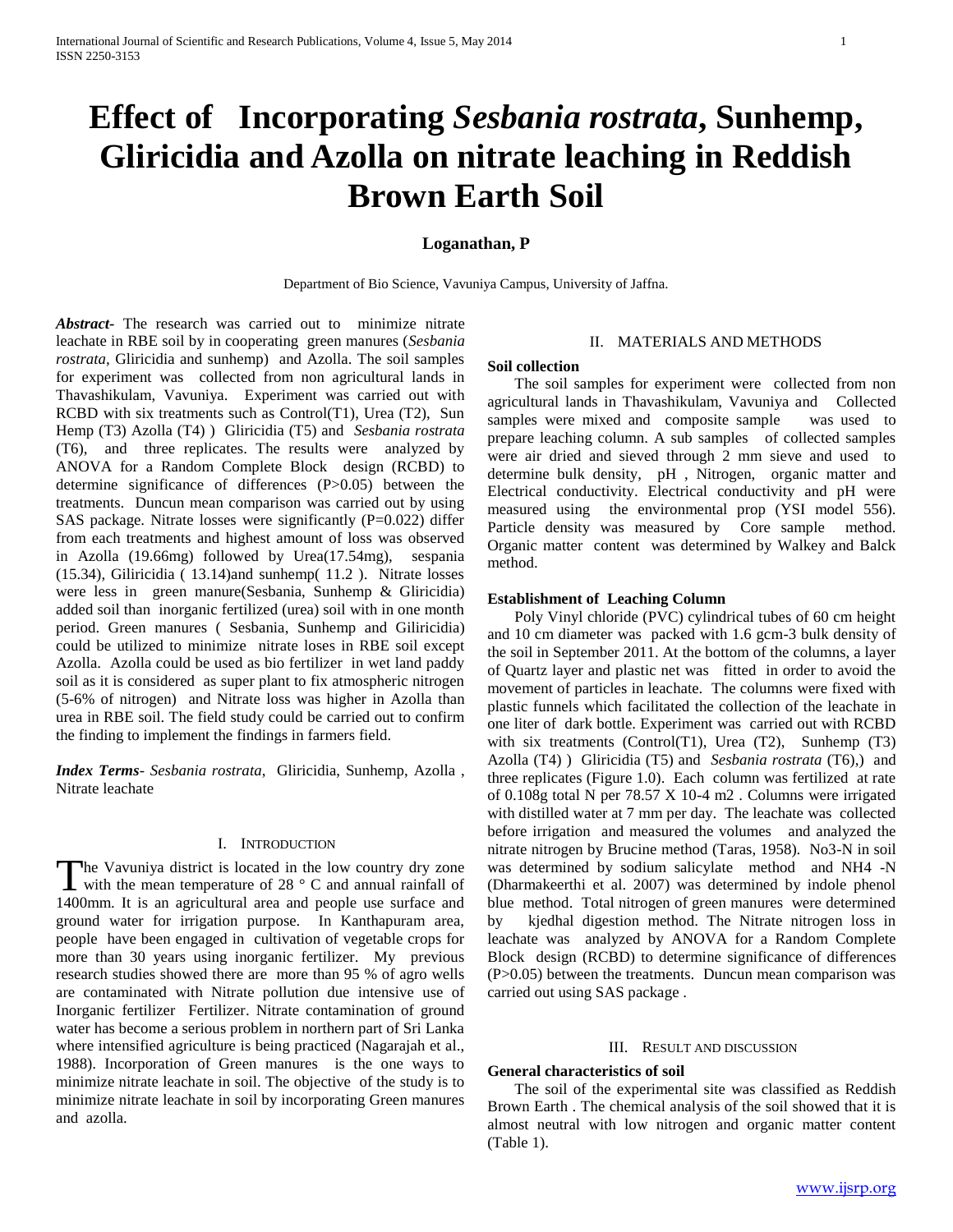#### **Nitrate leachate in different treatment**

 All the treatments showed similar trend in nitrate losses in leaching column (figure 2.0). Rate of leaching increased from beginning to 16DAI and then started to decline in all treatments (Figure:2.0). Highest nitrate leaching was observed during 16DAI in all treatments due to highest rate of decomposition of organic matter and increased rate of nitrate availability in soil. Urea also showed same trend due to hydrolysis of urea and consequent ammonification and nitrification.

Nitrate losses were significantly (P=0.022) differ from each treatments and highest amount of loss was observed in Azolla (19.66mg) followed by Urea(17.54mg), sesbania (15.34mg), Giliricidia (13.14mg)and sunhemp(11.2mg ) (Figure 3). Nitrate losses were less in green manure(Sesbania, Sunhemp & Gliricidia) added soil than inorganic fertilized soil with in one month period. Low NH4+-N (Table 3.0) in azolla than other green manures could be the reason for higher nitrate losses in Azolla than other green manures. And also azolla could be decomposed faster than other green manures as C/N ratio (6.2) of azolla was lower than other green manures ( Table 2.0). Hence azolla could be utilized in wet land paddy cultivation as bio fertilizer as there is a hard pan to prevent leachate.

#### **Properties of soil after in cooperation of Green manure**

 Application of green manure significantly increased the soil organic matter content (OM) (P < 0.001), NO3- N (P < 0.003) and NH4-N ( $p \le 0.009$ ) compare to control in 14 days after incorporation of organic matter (14DAIOM). Accordingly, OM content ranged from  $1.46 - 1.69$ , No3 -N ranged from  $633$  -5210ppb, and NH4-N ranged from 374- 910ppb (Table 3.0). Higher amount of NH4+-N was observed in all green manure added soil except azolla than inorganic fertilized (urea)soil and No3 –N was less in green manure added soil than urea. Hence application of green manure except azolla decrease soil nitrogen losses by increase soil organic matter content and NH4-N (Sangakkara 2005).

Total mineral nitrogen (No3-  $N + NH4-N$ ) in all treatments were significantly higher (p<0.0001) than control and more or less same as organic and inorganic fertilized soil except sesbania (Table 4.0) after one month of irrigation/ 45 days after in cooperation of grenn manure. Highest mineral nitrogen was observed in Sesbania than other green manures and urea .

Hence green manures (Sesbania, gliricidia and sunhemp) could be used as organic fertilizer to improve soil fertility (Alain Clement et al. 1998) and reduce nitrate pollution in ground water.

#### IV. CONCLUSION

 Green manures ( *Sesbania rostrata*, Sunhemp and Giliricidia) could be utilized to minimize nitrate loses in RBE soil except Azolla. Azolla could be used as bio fertilizer in wet land paddy soil as it is considered as super plant to fix atmospheric nitrogen (5-6% of nitrogen) and Nitrate loss was higher in Azolla than urea in RBE soil. The field study could be carried out to confirm the finding to implement the findings in farmers field.

#### ACKNOWLEDGMENT

 Authors wish to acknowledge the financial assistance given by Vavuniya Campus through Research Grant 2011.

#### **REFERENCES**

- [1] Alain Clement, Jagdish K.L, Francois P.C.(1998). Nitrogen Dynamic of various Green manure species and relationship to low land rice production. Journal of American Society of Agronomy. 90: 149-155.
- [2] Dharmakeerthi, R.S, S.P.Indrani and D.Kumaragamaghe 2007. Manual of soil sampling and analysis. Soil science society of Sri Lanka.
- [3] Sangakakra, U.R., Pietsch, G., Gollner,M and Freyer. (2005). Effect of incorporating rice straw or leaves of gliricidia on the productivity of Mungbean (Vigna radiata) and on soil properties. Mungbean (Vigna radiata) and on soil properties. http://www.boku.ac.at/biofix/publikationen/ISOFAR2005.
- [4] Taras, M.J. (1958). Nitrogen. In: chemical analysis. Vol. VIII. Calorimetric determination of non-metals, Ed. D. F. Bolts, 75-160. New York: Inter Science publishers Inc.

#### AUTHORS

**First Author** – Ms.P.Loganathan, Senior Lecturer (B.Sc in Agriculture, Sri Lanka and MSc in MNRSA, Norway). Vauniya Campus of the University of Jaffna. puvanalogan@gmail.com , plogan@mail.vau.jfn.ac.lk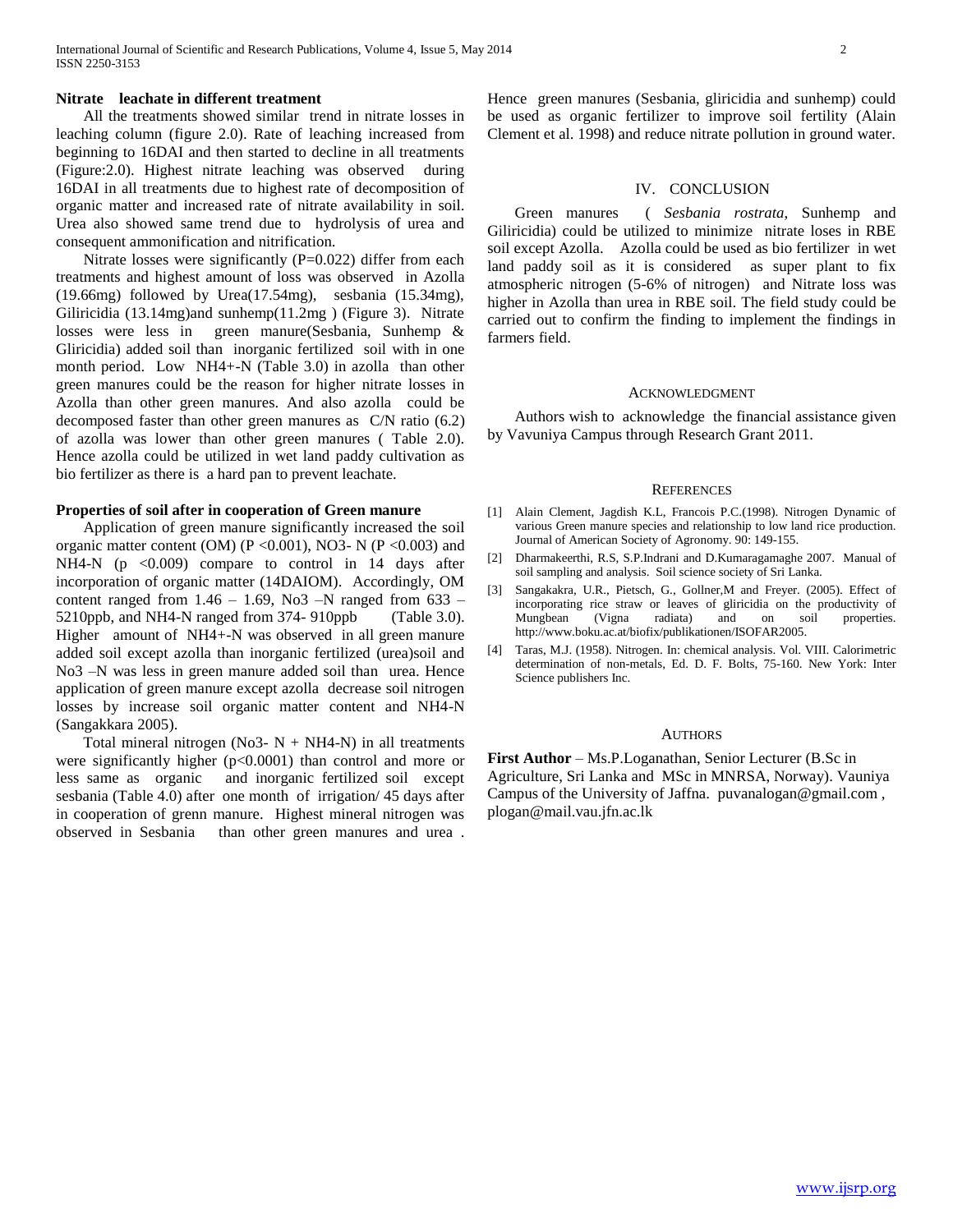

**Figure: 1 Arrangement of Leaching column**

| Soil property         | Content         |
|-----------------------|-----------------|
| Texture               | Sandy Clay loam |
| Sand $(\%)$           | 64.4            |
| $Silt$ (%)            | 10              |
| Clay $(\%)$           | 25.6            |
| Bulk density (gcm-3)  | 1.60            |
| $EC$ (ds/m)           | 0.2             |
| pH                    | 6.82            |
| Total $N$ $(\%)$      | 0.102           |
| Organic matter $(\%)$ | 0.84            |
|                       |                 |

# **Table1: Important characteristics of soil at experimental site**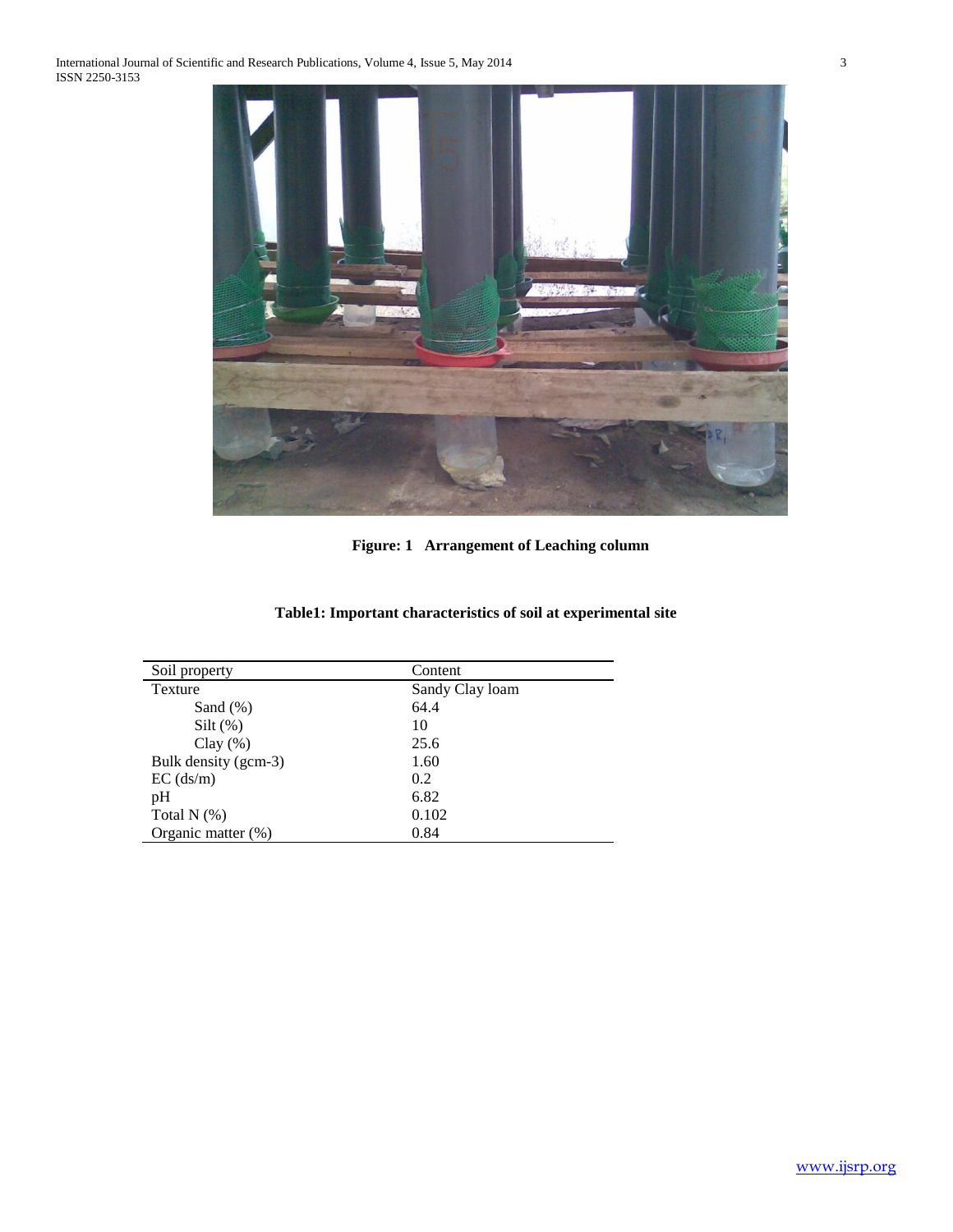

**Figure : 2.0 Temporal and cumulative Nitrate loss in different treatments.**



**Figure : 3.0 Nitrate loss in different treatments.**